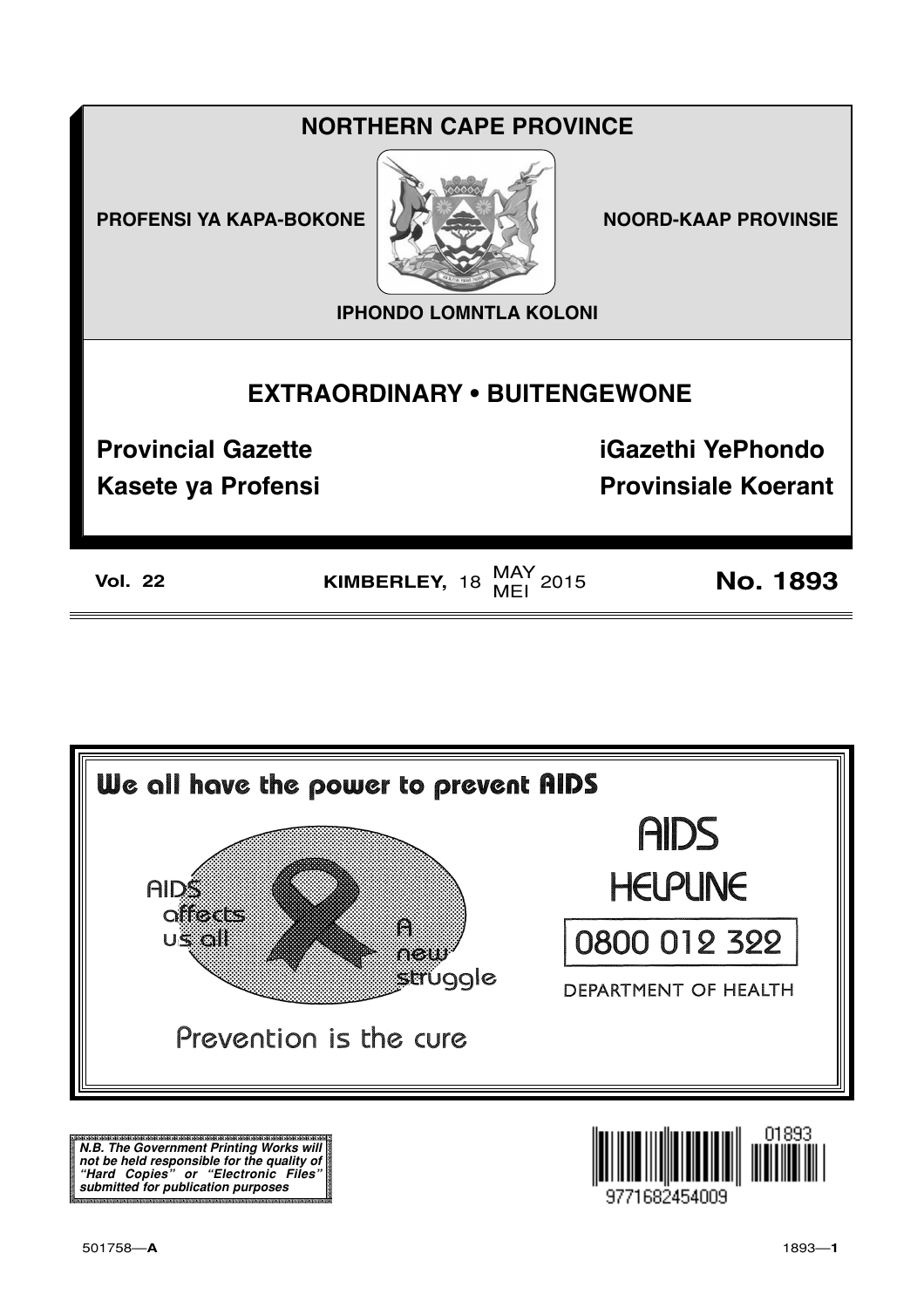### **IMPORTANT NOTICE**

**The Government Printing Works will not be held responsible for faxed documents not received due to errors on the fax machine or faxes received which are unclear or incomplete. Please be advised that an "OK" slip, received from a fax machine, will not be accepted as proof that documents were received by the GPW for printing. If documents are faxed to the GPW it will be the sender's responsibility to phone and confirm that the documents were received in good order.**

**Furthermore the Government Printing Works will also not be held responsible for cancellations and amendments which have not been done on original documents received from clients.**

|     | <b>CONTENTS • INHOUD</b> |             |                |
|-----|--------------------------|-------------|----------------|
| No. |                          | Page<br>No. | Gazette<br>No. |
|     | <b>PREMIER'S NOTICE</b>  |             |                |
| 3   |                          |             | 1893           |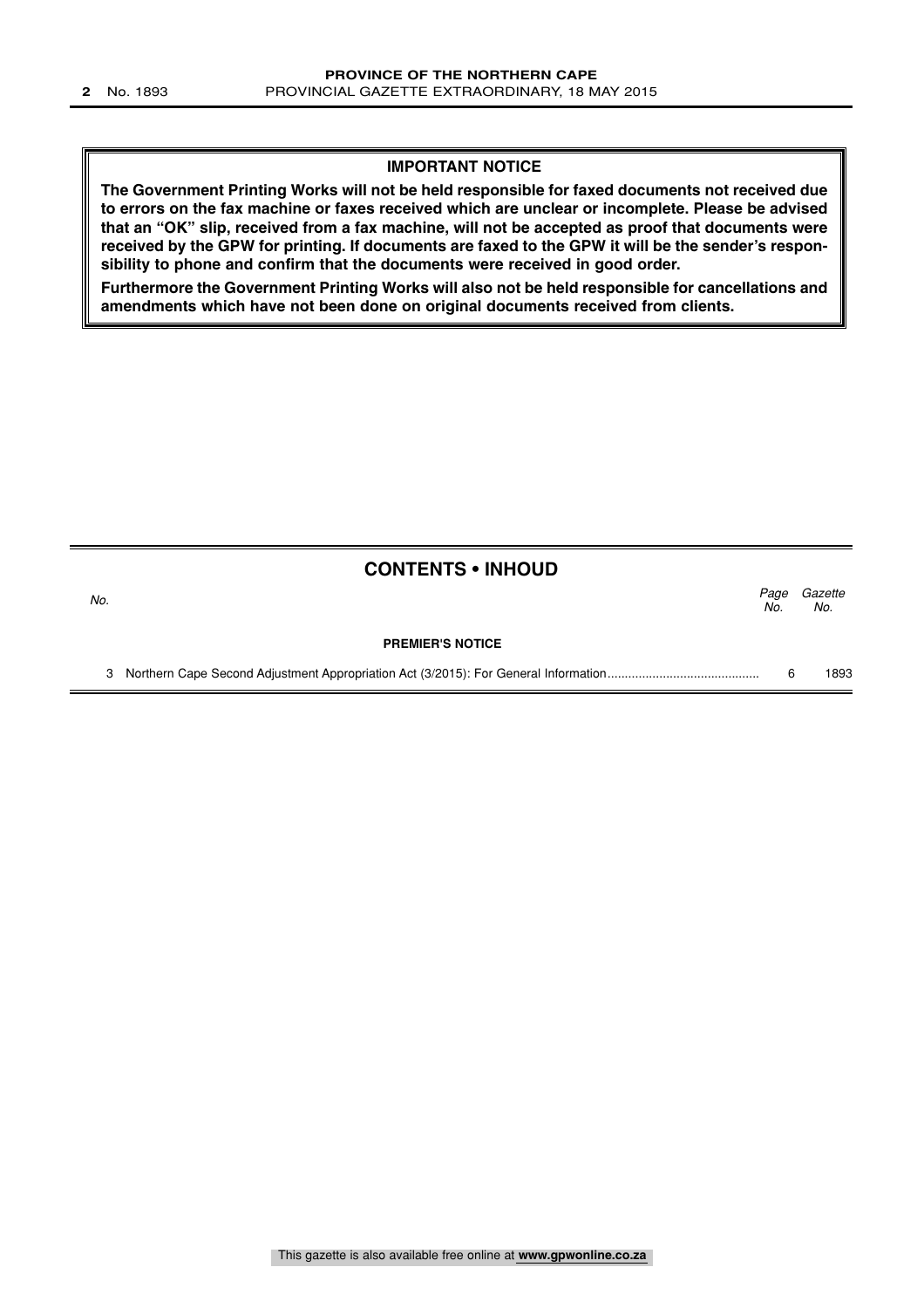### **PROVINSIE NOORD-KAAP** BUITENGEWONE PROVINSIALE KOERANT, 18 MEI 2015 No. 1893 3

# **IMPORTANT** Information

**from Government Printing Works**

Dear Valued Customers,

Government Printing Works has implemented rules for completing and submitting the electronic Adobe Forms when you, the customer, submits your notice request.

Please take note of these guidelines when completing your form.

#### **GPW Business Rules**

1. No hand written notices will be accepted for processing, this includes Adobe forms which have been completed by hand.



- 2. Notices can only be submitted in Adobe electronic form format to the email submission address submit.egazette@gpw.gov.za. This means that any notice submissions not on an Adobe electronic form that are submitted to this mailbox will be **rejected**. National or Provincial gazette notices, where the Z95 or Z95Prov must be an Adobe form but the notice content (body) will be an attachment.
- 3. Notices brought into GPW by "walk-in" customers on electronic media can only be submitted in Adobe electronic form format. This means that any notice submissions not on an Adobe electronic form that are submitted by the customer on electronic media will be **rejected**. National or Provincial gazette notices, where the Z95 or Z95Prov must be an Adobe form but the notice content (body) will be an attachment.
- 4. All customers who walk in to GPW that wish to submit a notice that is not on an electronic Adobe form will be routed to the Contact Centre where the customer will be taken through the completion of the form by a GPW representative. Where a customer walks into GPW with a stack of hard copy notices delivered by a messenger on behalf of a newspaper the messenger must be referred back to the sender as the submission does not adhere to the submission rules.
- 5. All notice submissions that do not comply with point 2 will be charged full price for the notice submission.
- 6. The current cut-off of all Gazette's remains unchanged for all channels. (Refer to the GPW website for submission deadlines - www.gpwonline.co.za)
- 7. Incorrectly completed forms and notices submitted in the wrong format will be rejected to the customer to be corrected and resubmitted. Assistance will be available through the Contact Centre should help be required when completing the forms. (012-748 6200 or email info.egazette@gpw.gov.za)
- 8. All re-submissions by customers will be subject to the above cut-off times.
- 9. All submissions and re-submissions that miss the cut-off will be rejected to the customer to be submitted with a new publication date.
- 10. Information on forms will be taken as the primary source of the notice to be published. Any instructions that are on the email body or covering letter that contradicts the notice form content will be ignored.

You are therefore advised that effective from **Monday, 18 May 2015** should you not comply with our new rules of engagement, all notice requests will be rejected by our new system.

Furthermore, the fax number **012- 748 6030** will also be **discontinued** from this date and customers will only be able to submit notice requests through the email address submit.egazette@gpw.gov.za.



government printing enւ<br>ient Printing Works<br>.ic of sollTH AFRICA



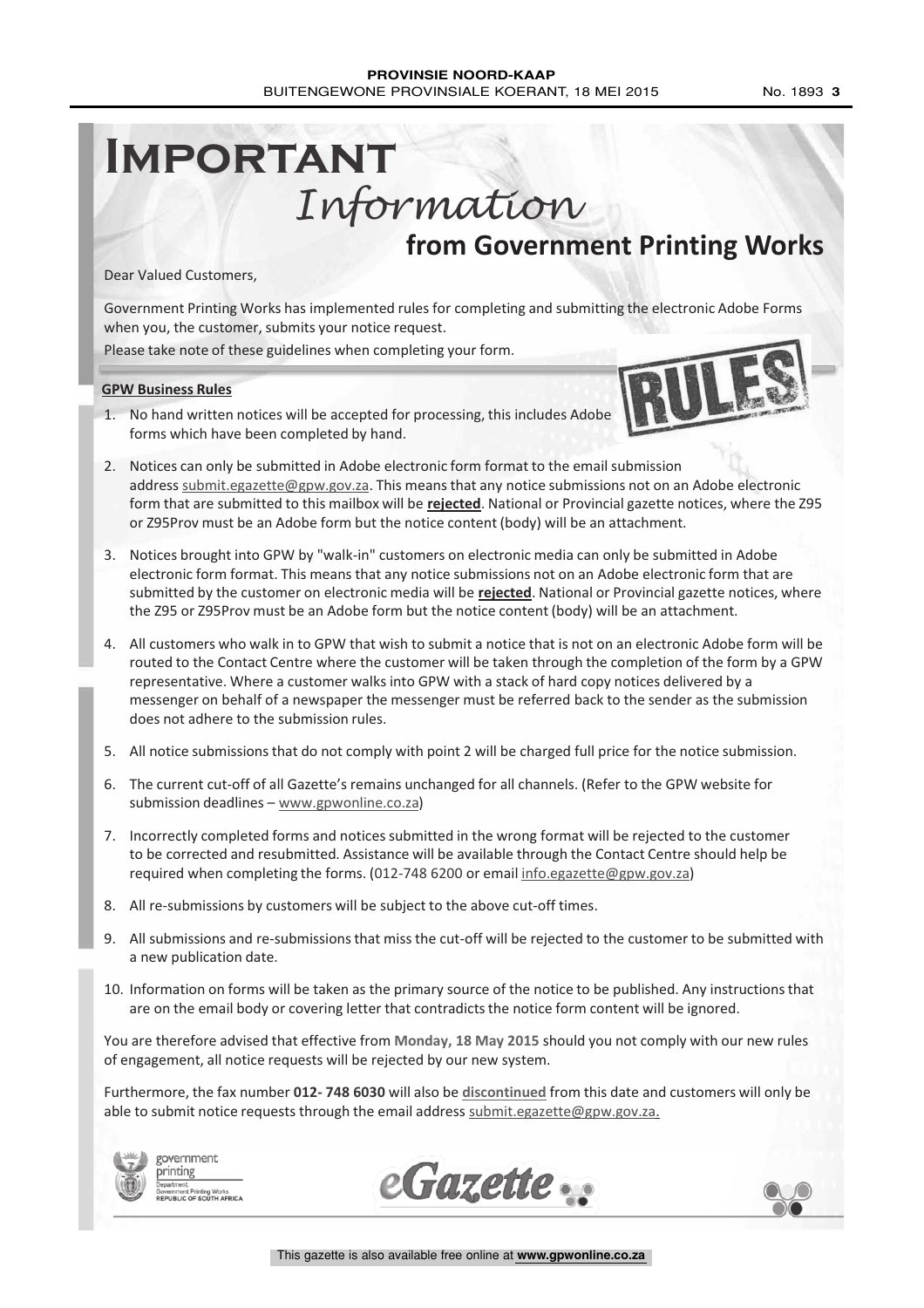#### **PROVINCE OF THE NORTHERN CAPE 4** No. 1893 PROVINCIAL GAZETTE EXTRAORDINARY, 18 MAY 2015



**DO** use the new Adobe Forms for your notice request.

These new forms can be found on our website: www.gpwonline.co.za under the Gazette Services page.

**DO** attach documents separately in your email to GPW. (In other words, your email should have an Adobe Form plus proof of payment – 2 separate attachments – where notice content is applicable, it should also be a 3<sup>rd</sup> separate attachment)

**DO** specify your requested publication date.

**DO** send us the electronic Adobe form. (There is no need to print and scan it).



**DON'T** submit request as <sup>a</sup> single PDF containing all other documents, i.e. form, proof of payment & notice content, it will be **FAILED** by our new system.

**DON'T** print and scan the electronic Adobe form.

**DON'T** send queries or RFQ's to the submit.egazette mailbox.

**DON'T** send bad quality documents to GPW. (Check that documents are clear and can be read)

|                | <b>Form Completion Rules</b>                                                                               | <b>MEAT</b>                                                                                                                                                                                                                                                                                                                                                                                   |  |  |  |  |
|----------------|------------------------------------------------------------------------------------------------------------|-----------------------------------------------------------------------------------------------------------------------------------------------------------------------------------------------------------------------------------------------------------------------------------------------------------------------------------------------------------------------------------------------|--|--|--|--|
| No.            | <b>Rule Description</b>                                                                                    | <b>Explanation/example</b>                                                                                                                                                                                                                                                                                                                                                                    |  |  |  |  |
| 1.             | All forms must be completed in the chosen<br>language.                                                     | GPW does not take responsibility for translation of notice<br>content.                                                                                                                                                                                                                                                                                                                        |  |  |  |  |
| 2.             | All forms must be completed in sentence<br>case, i.e. No fields should be completed in all<br>uppercase.   | e.g. "The company is called XYZ Production Works"                                                                                                                                                                                                                                                                                                                                             |  |  |  |  |
| 3 <sub>1</sub> | No single line text fields should end with any<br>punctuation, unless the last word is an<br>abbreviation. | e.g. "Pty Ltd.", e.g. Do not end an address field, company<br>name, etc. with a period (.) comma (,) etc.                                                                                                                                                                                                                                                                                     |  |  |  |  |
| 4.             | Multi line fields should not have additional<br>hard returns at the end of lines or the field<br>itself.   | This causes unwanted line breaks in the final output, e.g.<br>Do not type as:<br>43 Bloubokrand Street<br>Putsonderwater<br>1923<br>Text should be entered as:<br>43 Bloubokrand Street, Putsonderwater, 1923                                                                                                                                                                                 |  |  |  |  |
| 5.             | Grid fields (Used for dates, ID Numbers,<br>Telephone No., etc.)                                           | Date fields are verified against format CCYY-MM-DD<br>$\bullet$<br>Time fields are verified against format HH:MM<br>$\bullet$<br>Telephone/Fax Numbers are not verified and allow<br>$\bullet$<br>for any of the following formats limited to 13<br>characters: including brackets, hyphens, and spaces<br>0123679089<br>$\circ$<br>(012) 3679089<br>$\bigcirc$<br>(012)367-9089<br>$\bigcap$ |  |  |  |  |
| 6.             | Copy/Paste from other documents/text<br>editors into the text blocks on forms.                             | Avoid using this option as it carries the original<br>$\bullet$<br>formatting, i.e. font type, size, line spacing, etc.<br>Do not include company letterheads, logos, headers,<br>$\bullet$<br>footers, etc. in text block fields.                                                                                                                                                            |  |  |  |  |

wernment

inting Works<br>COUTH AFR

inting



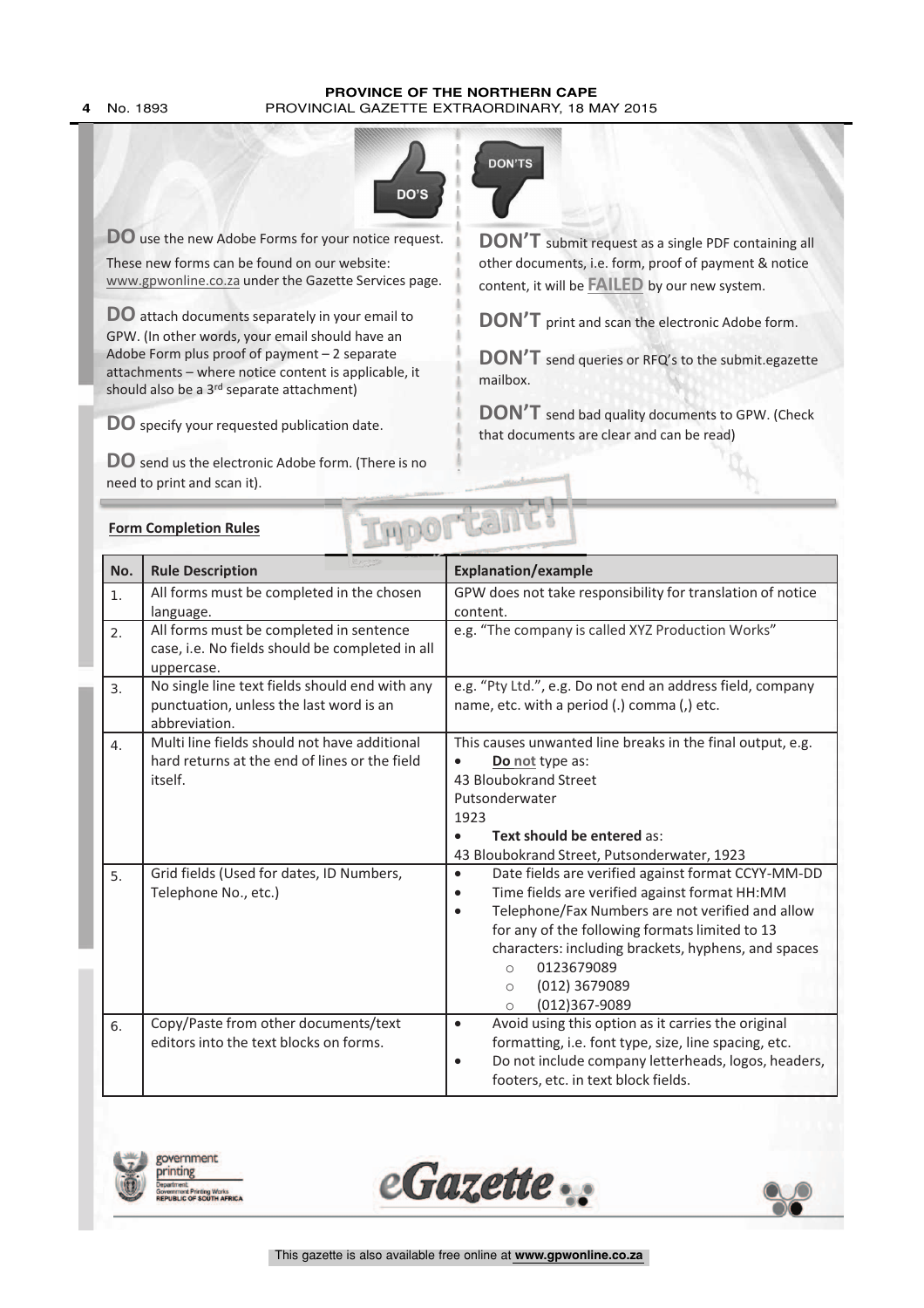#### **PROVINSIE NOORD-KAAP** BUITENGEWONE PROVINSIALE KOERANT, 18 MEI 2015 No. 1893 5

| No. | <b>Rule Description</b>                                                                                               | <b>Explanation/example</b>                                                                                                                                                                                                                                                                                                                                                                                                                                                                                                                                                                                                                                                                                                                                                                                                                                                                                                                                                                                                                                                                                                                                    |  |  |  |  |
|-----|-----------------------------------------------------------------------------------------------------------------------|---------------------------------------------------------------------------------------------------------------------------------------------------------------------------------------------------------------------------------------------------------------------------------------------------------------------------------------------------------------------------------------------------------------------------------------------------------------------------------------------------------------------------------------------------------------------------------------------------------------------------------------------------------------------------------------------------------------------------------------------------------------------------------------------------------------------------------------------------------------------------------------------------------------------------------------------------------------------------------------------------------------------------------------------------------------------------------------------------------------------------------------------------------------|--|--|--|--|
| 7.  | Rich text fields (fields that allow for text<br>formatting)<br>e.g.<br>The quick brown fox jumps over the lazy river. | Font type should remain as Arial<br>$\bullet$<br>Font size should remain unchanged at 9pt<br>$\bullet$<br>Line spacing should remain at the default of 1.0<br>$\bullet$<br>The following formatting is allowed:<br>$\bullet$<br><b>Bold</b><br>$\circ$<br>Italic<br>$\circ$<br>Underline<br>$\circ$<br>Superscript<br>$\circ$<br>Subscript<br>$\circ$<br>Do not use tabs and bullets, or repeated spaces<br>in lieu of tabs and indents<br>Text justification is allowed:<br>$\bullet$<br>Left<br>$\circ$<br>Right<br>$\circ$<br>Center<br>$\circ$<br>Full<br>$\Omega$<br>Do not use additional hard or soft returns at the<br>end of line/paragraphs. The paragraph breaks<br>are automatically applied by the output<br>software<br>Allow the text to wrap automatically to<br>$\circ$<br>the next line only use single hard return<br>to indicate the next paragraph<br>Numbered lists are allowed, but no<br>$\circ$<br>special formatting is applied. It maintains<br>the standard paragraph styling of the<br>gazette, i.e. first line is indented.<br>1. The quick brown fox jumps over the lazy river. The quick brown fox jumps over the lazy river. |  |  |  |  |
|     |                                                                                                                       | 2. The quick brown fox jumps over the lazy river. The quick brown fox jumps over the lazy river.                                                                                                                                                                                                                                                                                                                                                                                                                                                                                                                                                                                                                                                                                                                                                                                                                                                                                                                                                                                                                                                              |  |  |  |  |
|     | The quick brown fox jumps over the lazy river.                                                                        |                                                                                                                                                                                                                                                                                                                                                                                                                                                                                                                                                                                                                                                                                                                                                                                                                                                                                                                                                                                                                                                                                                                                                               |  |  |  |  |



You can find the **new electronic Adobe Forms** on the website www.gpwonline.co.za under the Gazette Services page.

For any **queries** or **quotations**, please contact the **eGazette Contact Centre** on 012-748 6200 or email  $info$ .egazette@gpw.go

### **Disclaimer**

*Government Printing Works does not accept responsibility for notice requests submitted through the discontinued channels as well as for the quality and accuracy of information, or incorrectly captured information and will not amend information supplied.*

*GPW will not be held responsible for notices not published due to non-compliance and/or late submission.*

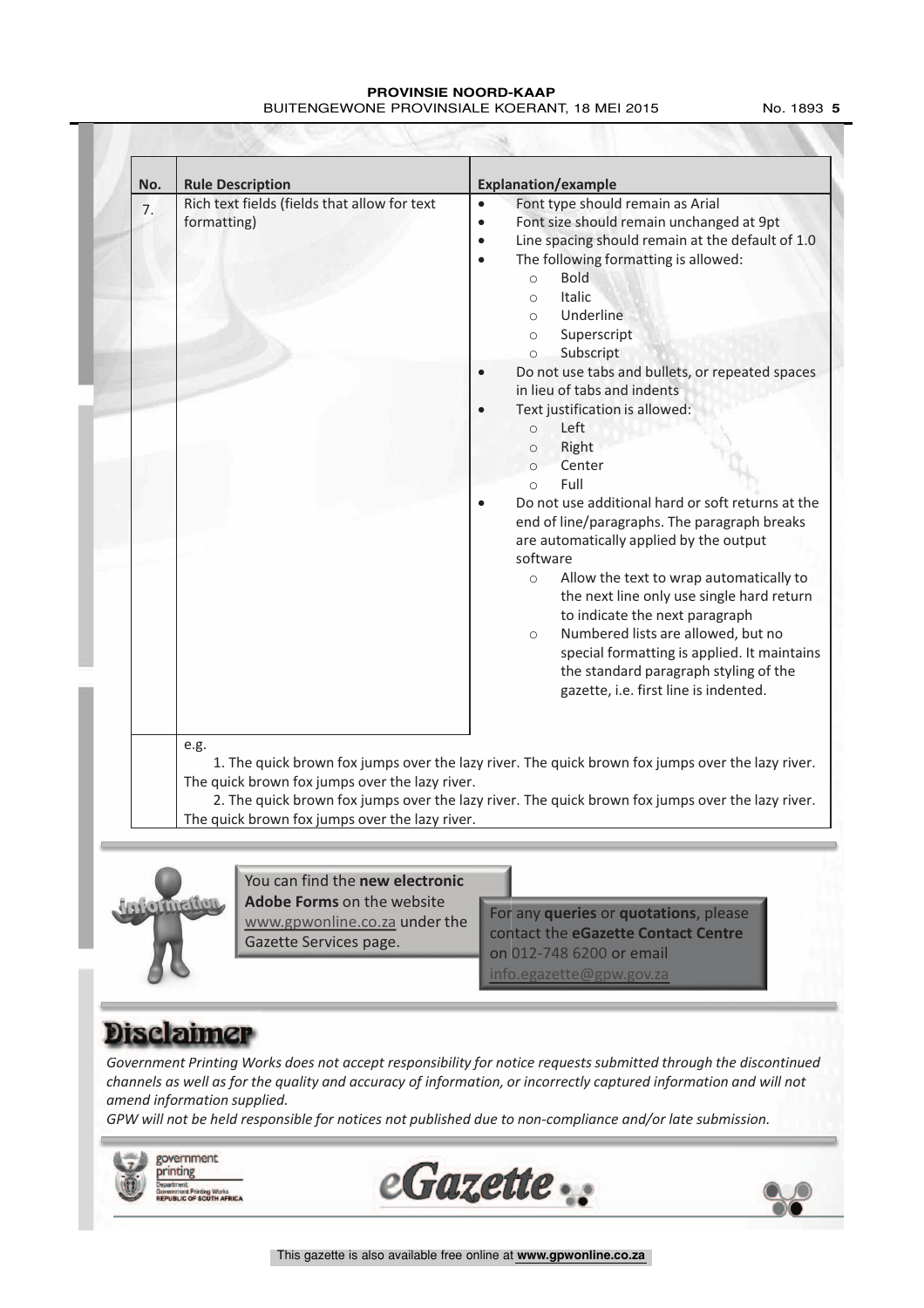### **PREMIER'S NOTICE**

**No. 3 18 May 2015**

 $N$ 1A $\gamma$   $\rightarrow$ "::,^'

### NORTHERN CAPE PROVINCE

NORTHERN CAPE SECOND ADJUSTMENT APPROPRIATION ACT, 2015 (No. 3 of 2015)

| user fina och en ao paca digetta                                                                                                                                                                                                                                                                                                                                                                                                                                                                                                     |
|--------------------------------------------------------------------------------------------------------------------------------------------------------------------------------------------------------------------------------------------------------------------------------------------------------------------------------------------------------------------------------------------------------------------------------------------------------------------------------------------------------------------------------------|
| i for a collectif thereom                                                                                                                                                                                                                                                                                                                                                                                                                                                                                                            |
|                                                                                                                                                                                                                                                                                                                                                                                                                                                                                                                                      |
| 医马耳耳鼻中的 化十六糖精 人名日本朝阳天文堂 电静脉分离 医血管电压<br>indi bilang di seperti s<br>and company                                                                                                                                                                                                                                                                                                                                                                                                                                                       |
| $\label{eq:reduced} \begin{split} \mathcal{L}_{\text{c}}(\mathcal{L}_{\text{c}}(\mathcal{L}_{\text{c}}(\mathcal{L}_{\text{c}}(\mathcal{L}_{\text{c}}(\mathcal{L}_{\text{c}}(\mathcal{L}_{\text{c}}(\mathcal{L}_{\text{c}}(\mathcal{L}_{\text{c}}(\mathcal{L}_{\text{c}}(\mathcal{L}_{\text{c}}(\mathcal{L}_{\text{c}}(\mathcal{L}_{\text{c}}(\mathcal{L}_{\text{c}}(\mathcal{L}_{\text{c}}(\mathcal{L}_{\text{c}}(\mathcal{L}_{\text{c}}(\mathcal{L}_{\text{c}}(\mathcal{L}_{\text{$<br>in Alberta College and Walter and States and |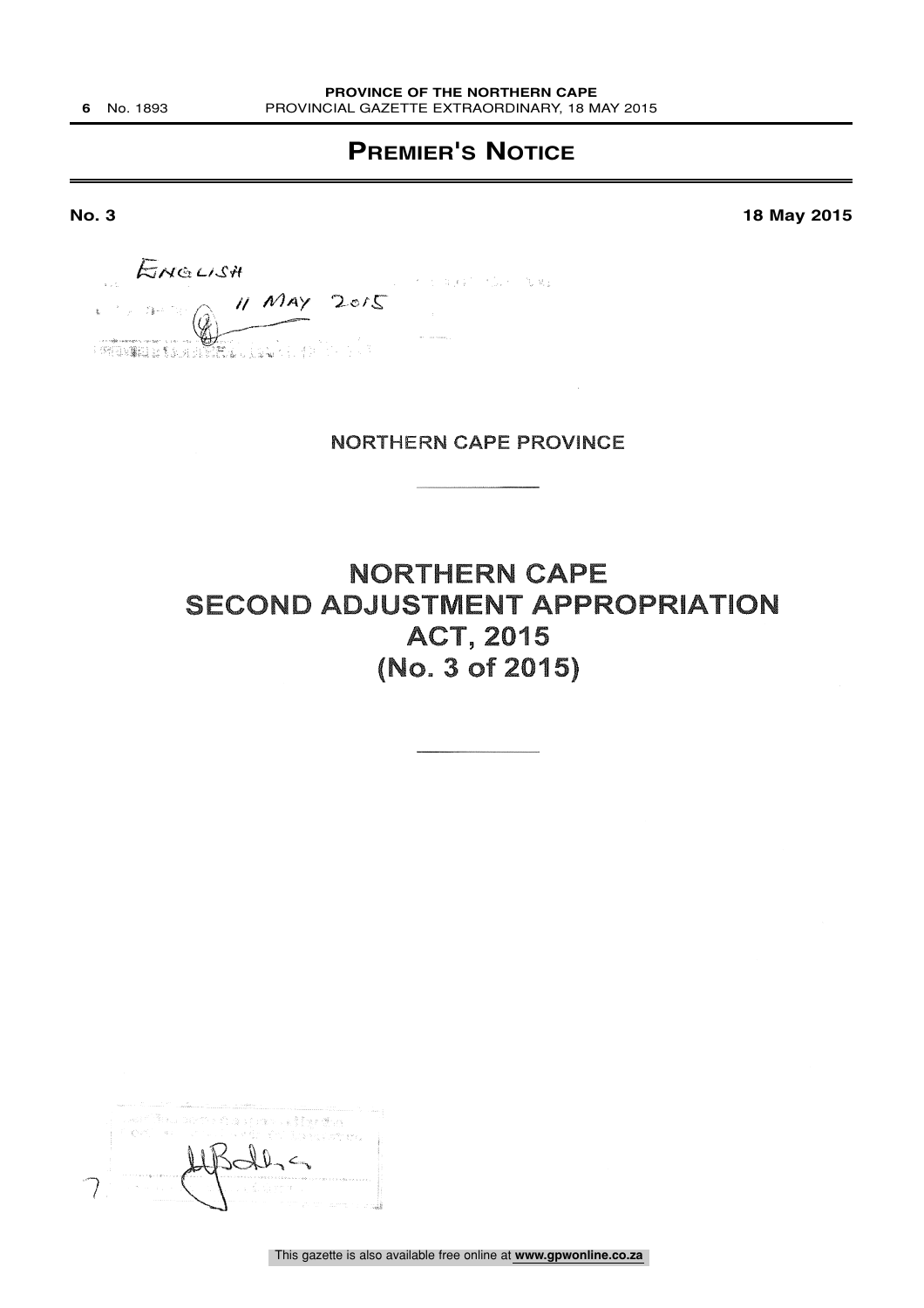### OFFICE OF THE PREMIER

It is hereby notified that the Premier has assented to the following Act which is hereby published for general information.

No. 3 of 2015: Northern Cape Second Adjustment Appropriation Act, 2015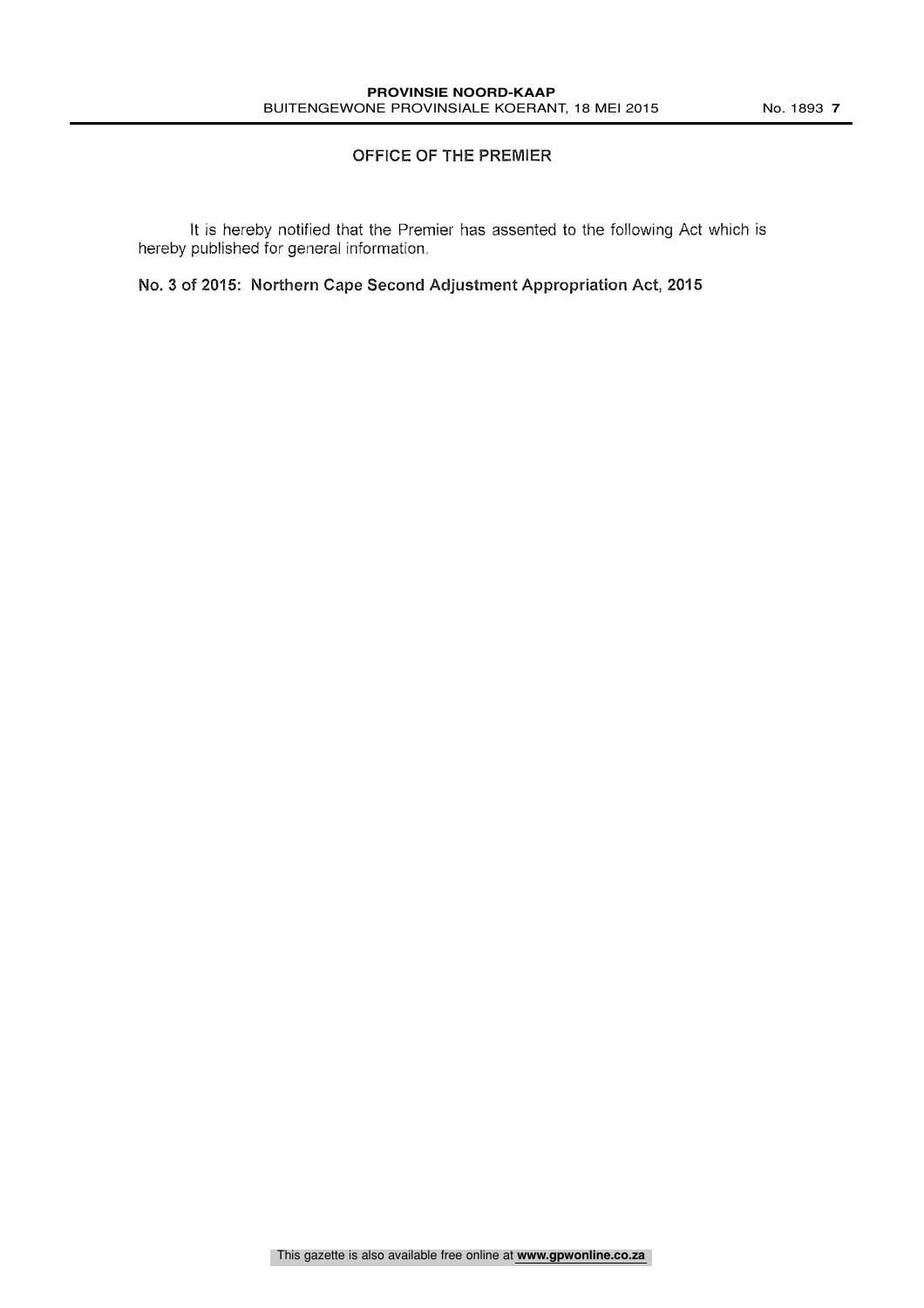### ACT

To effect adjustments to the appropriation of money from the Northern Cape Provincial Revenue Fund for the requirements of the Department of Economic Development and Tourism and the Department of Transport, Safety and Liaison in respect of the financial year ending 31 March 2015; and to provide for matters incidental thereto.

BE IT ENACTED by the Northern Cape Provincial Legislature, as follows:-

#### Definitions and interpretation

1. In this Act, unless the context indicates otherwise, any word or expression to which a meaning has been assigned in the Northern Cape Appropriation Act, 2014 (Act No, 1 of 2014), or the Public Finance Management Act, has the meaning assigned to it in those Acts, and  $-$ 

"current payments" means any payments made by a provincial department in respect of the operational requirements of that department, and includes, amongst others, payments for the compensation of employees, goods and services, interest, rental of immovable property and financial transactions relating to assets and liabilities, but exclude transfers and subsidies, and payments for capital assets;

"payments for capital assets" means any payments made by a provincial department

- $(a)$  for assets that can be used continuously or repeatedly in production for more than one year, and from which future economic benefits or service potential is expected to flow directly to the provincial department making the payment; and
- $(b)$  that must be classified as or deemed to be payments for capital assets in accordance with the "Reference Guide to the new Economic Format" (November 2003, Version 2) and the "Asset Management Framework" (April 2004, Version 3.3), issued by the National Treasury under section 76 of the Public Finance Management Act;

"Public Finance Management Act" means the Public Finance Management Act, 1999 (Act No. 1 of 1999); and

"transfers and subsidies" means any payments made by a provincial department to another organ of state or any other person in respect of which the provincial department does not receive anything of similar value directly in return;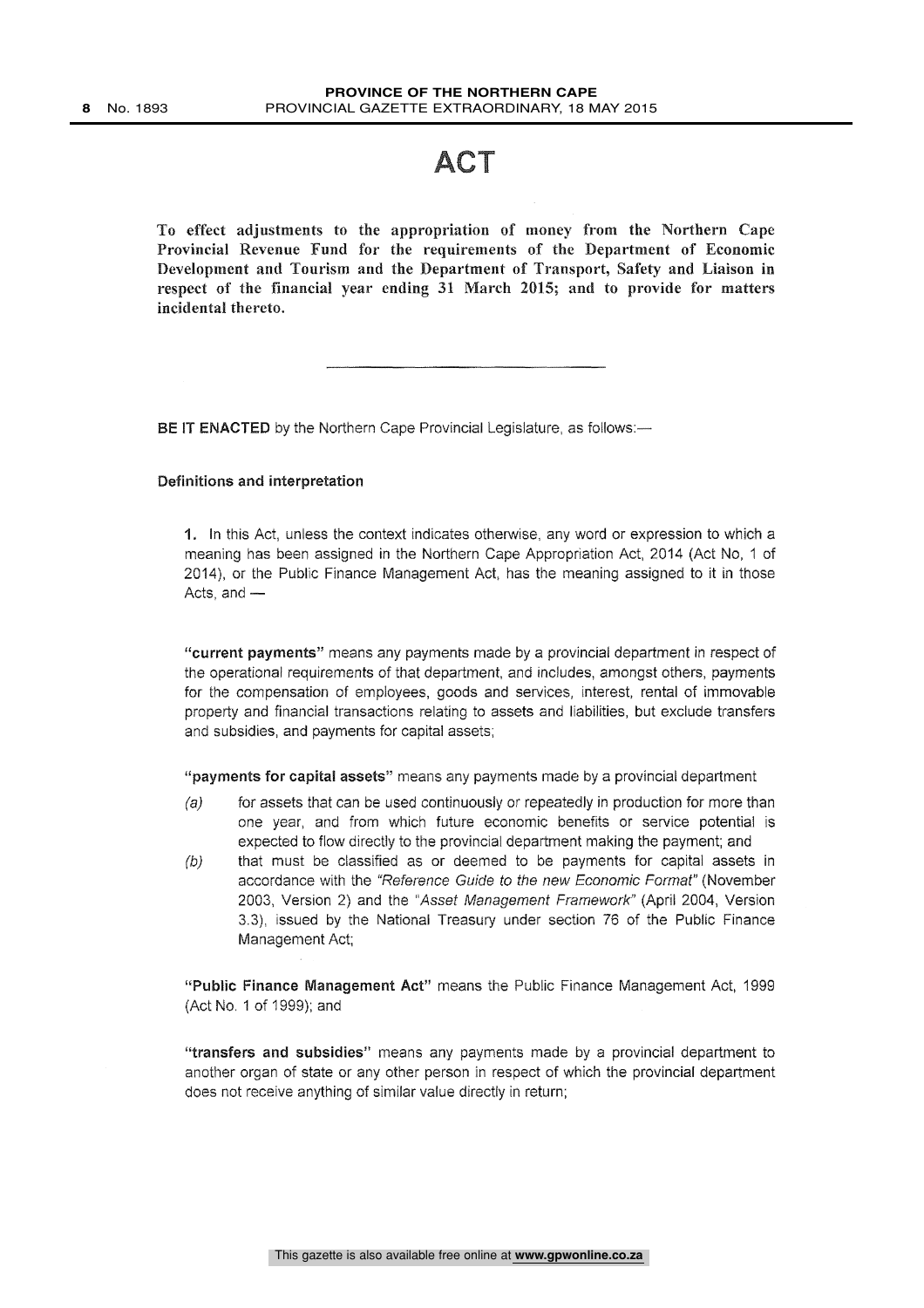### Appropriation of additional funding for the requirements of the Department of Economic Development and Tourism

2. (1) Subject to the Public Finance Management Act, 1999 (Act No. 1 of 1999), as amended by Public Finance Management Amendment Act, 1999 (Act No. 29 of 1999), there is hereby appropriated out of the Northern Cape Revenue Fund for the requirements of the Department of Economic Development and Tourism an amount of R5,700.000 (Five million, seven hundred thousand Rand), in respect of the 2014/2015 financial year as set out in the Schedule.

(2) The money contemplated in subsection (1) to provide funding for the implementation of Provincial Special Economic Zone (SEZ) in the province.

### Appropriation of additional funding for the requirements of the Department of Transport, Safety and Liaison

3. (1) Subject to the Public Finance Management Act, 1999 (Act No, 1 of 1999), as amended by Public Finance Management Amendment Act, 1999 (Act No. 29 of 1999), is thereby appropriated out of the Northern Cape Revenue Fund for the requirements of the Department of Transport, Safety and Liaison an amount of R60.000.000 (Sixty million Rand), in respect of the 2014/2015 financial year as set out in the Schedule. (2) The money contemplated in subsection (1) to provide funding to bolster road safety education and awareness in the Northern Cape Province,

### Short title

4. This Act shall be called the Northern Cape Second Adjustment Appropriation Act,

2015 and shall be deemed to have come into operation on 10 March 2015.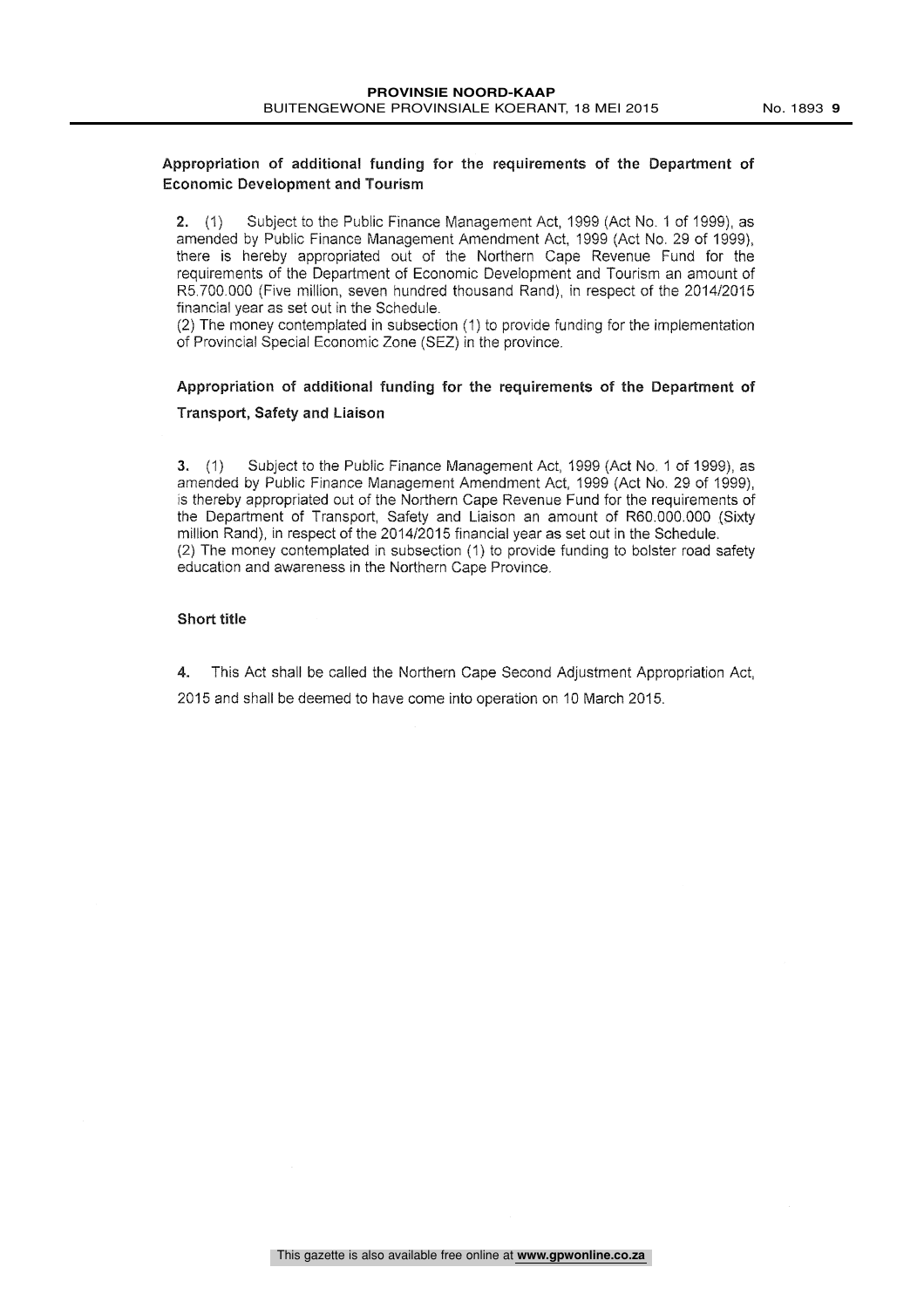|                         |                                                                                                                                                                                                                                                                                                                                                               | <b>SCHEDULE</b>                   |                              |                              |       |                                            |                   |                                                         |
|-------------------------|---------------------------------------------------------------------------------------------------------------------------------------------------------------------------------------------------------------------------------------------------------------------------------------------------------------------------------------------------------------|-----------------------------------|------------------------------|------------------------------|-------|--------------------------------------------|-------------------|---------------------------------------------------------|
|                         | Dotails of vote                                                                                                                                                                                                                                                                                                                                               | Details of adjusted appropriation |                              |                              |       |                                            |                   |                                                         |
|                         |                                                                                                                                                                                                                                                                                                                                                               |                                   |                              | <b>Current Payments</b>      |       |                                            |                   |                                                         |
| Vote                    | Title                                                                                                                                                                                                                                                                                                                                                         | Total                             | Componsation<br>of Employees | Goods and<br><b>Services</b> | Other | <b>Transfers &amp;</b><br><b>Subsidies</b> | Capital<br>Assets | Payments for Payments for<br><b>Financial</b><br>Assots |
|                         |                                                                                                                                                                                                                                                                                                                                                               | R'000                             | R'000                        | R'000                        | R'000 | R'000                                      | R'000             | <b>R'000</b>                                            |
| 6                       | <b>Economic Development and Tourism</b>                                                                                                                                                                                                                                                                                                                       | 6700                              | ÷                            |                              | -     | 6700                                       | -                 |                                                         |
|                         | Aim: To create an enabling enviroment for the achievment of<br>economic growth and development in the Northen Cape Procince.                                                                                                                                                                                                                                  |                                   |                              |                              |       |                                            |                   |                                                         |
|                         |                                                                                                                                                                                                                                                                                                                                                               | $\overline{\phantom{a}}$          |                              |                              |       |                                            |                   |                                                         |
|                         |                                                                                                                                                                                                                                                                                                                                                               | -                                 |                              |                              |       |                                            |                   |                                                         |
|                         |                                                                                                                                                                                                                                                                                                                                                               | 5700                              |                              |                              |       | 5700                                       |                   |                                                         |
|                         |                                                                                                                                                                                                                                                                                                                                                               |                                   |                              |                              |       |                                            |                   |                                                         |
|                         |                                                                                                                                                                                                                                                                                                                                                               | -                                 |                              |                              |       |                                            |                   |                                                         |
|                         | 6 Tourism                                                                                                                                                                                                                                                                                                                                                     |                                   |                              |                              |       |                                            |                   |                                                         |
|                         |                                                                                                                                                                                                                                                                                                                                                               | 5700                              |                              |                              |       | 5700                                       |                   |                                                         |
| $\overline{\mathbf{3}}$ | <b>Transport, Safety and Liaison</b><br>Aim: To coordinate and facilitate safety and security through civilian<br>oversight over the police promotion of good community police<br>relations, coordination of intergrated social crime prevention, traffic law<br>enforcement, administration and road safety education and awarcness<br>in the Northern Cape. | 60 000                            | 2 5 3 5                      | 14 076                       | u.    | 36 540                                     | 7790              |                                                         |
|                         |                                                                                                                                                                                                                                                                                                                                                               | 400                               | 100                          | 100                          |       |                                            | 200               |                                                         |
|                         |                                                                                                                                                                                                                                                                                                                                                               | -                                 |                              |                              |       |                                            |                   |                                                         |
|                         | 3 Crime Prevention and Community Police Relations                                                                                                                                                                                                                                                                                                             | $\blacksquare$                    |                              |                              |       |                                            |                   |                                                         |
|                         |                                                                                                                                                                                                                                                                                                                                                               | 1000                              |                              |                              |       | 1 000                                      |                   |                                                         |
|                         |                                                                                                                                                                                                                                                                                                                                                               | 68 600                            | 2495                         | 13975                        |       | 34 540                                     | 7 590             |                                                         |
|                         |                                                                                                                                                                                                                                                                                                                                                               | 60 000                            | 2595                         | 14 075                       |       | 35 540                                     | 7790              |                                                         |
|                         | Amount to be Voted                                                                                                                                                                                                                                                                                                                                            | 66700                             | 2 5 9 5                      | 14 075                       | ۰.    | 41 240                                     | 7790              | $\ddot{\phantom{1}}$                                    |